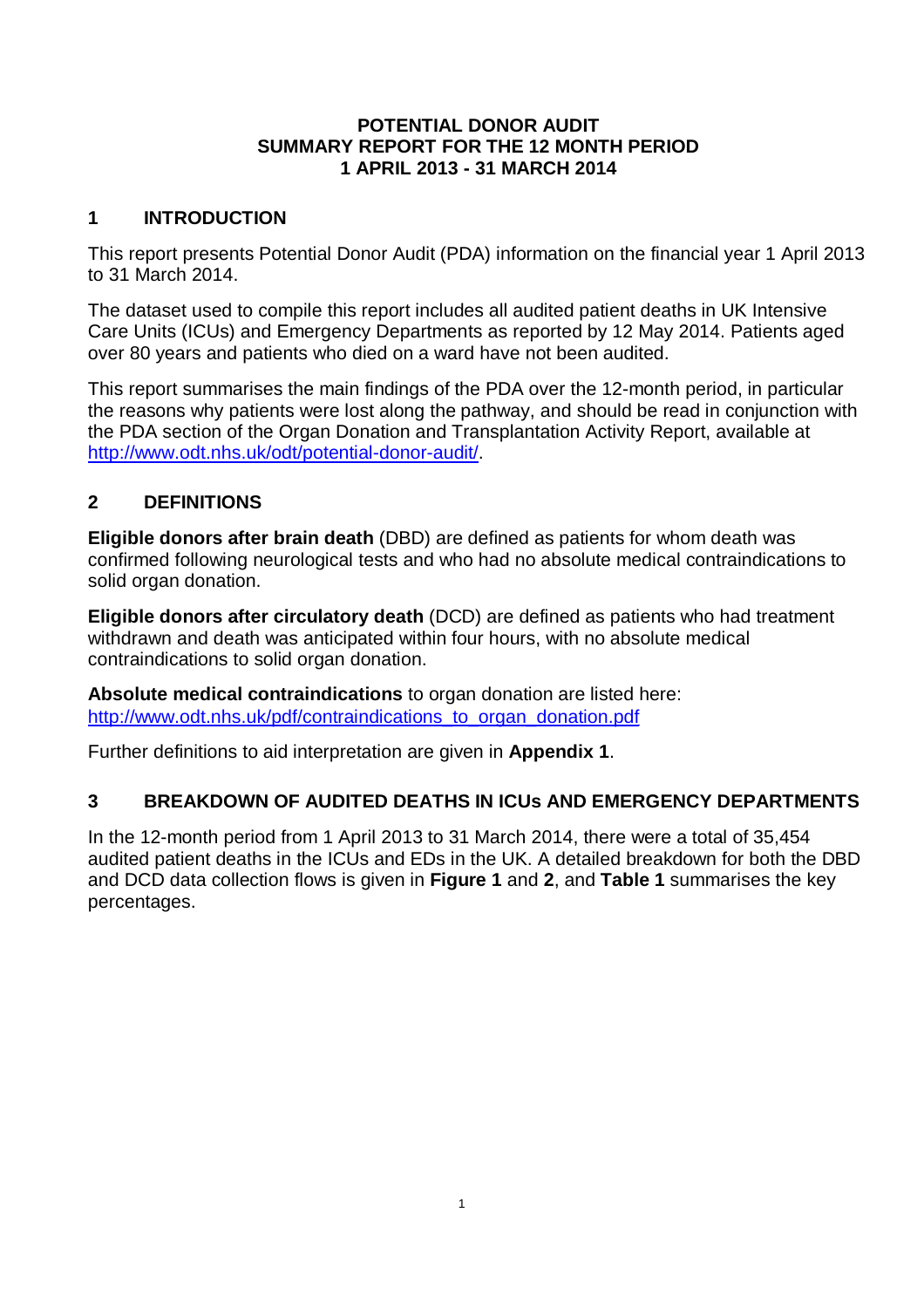#### **Figure 1 Donation after brain death**



#### **Figure 2 Donation after circulatory death**

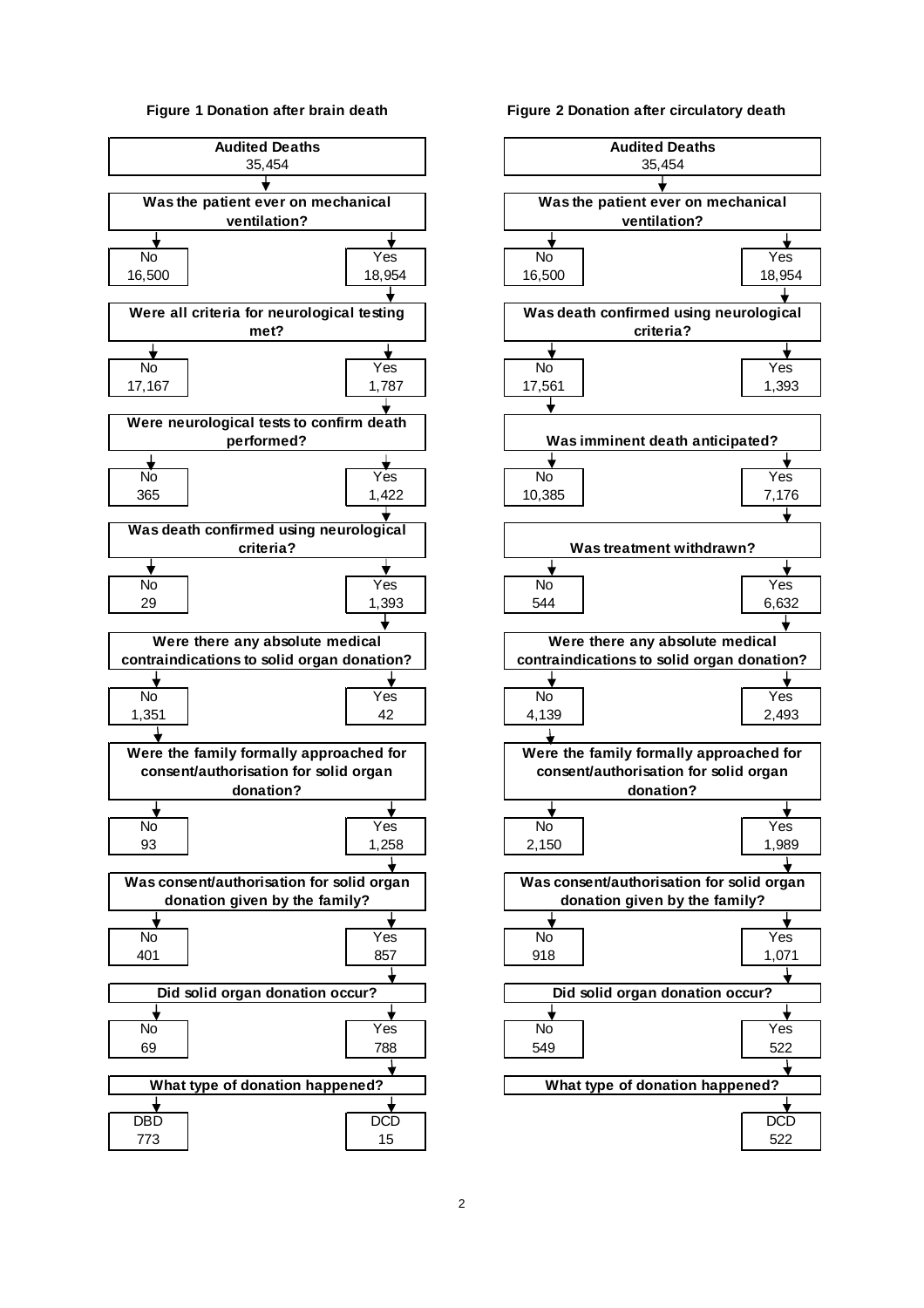| Key numbers and rates<br>Table 1                               |            |            |
|----------------------------------------------------------------|------------|------------|
|                                                                | <b>DBD</b> | <b>DCD</b> |
| Patients meeting organ donation referral criteria <sup>1</sup> | 1787       | 7176       |
| Referred to SN-OD                                              | 1688       | 5090       |
| Referral rate %                                                | 94.5%      | 70.9%      |
| Neurological death tested                                      | 1422       |            |
| Testing rate %                                                 | 79.6%      |            |
| Eligible donors <sup>2</sup>                                   | 1351       | 4139       |
| Family approached                                              | 1258       | 1989       |
| Approach rate %                                                | 93.1%      | 48.1%      |
| Family approached and SN-OD involved                           | 1062       | 1420       |
| % of approaches where SN-OD involved                           | 84.4%      | 71.4%      |
| Consent/authorisation given                                    | 857        | 1071       |
| Consent/authorisation rate %                                   | 68.1%      | 53.8%      |
| Actual donors from each pathway                                | 788        | 522        |
| % of consented/authorised donors that became actual donors     | 91.9%      | 48.7%      |

 $1$  DBD - A patient with suspected neurological death

DCD - A patient in whom imminent death is anticipated, ie a patient receiving assisted ventilation, a clinical decision to withdraw treatment has been made and death is anticipated within 4 hours

 $^2$  DBD - Death confirmed by neurological tests and no absolute contraindications to solid organ donation <sup>2</sup> DCD - Imminent death anticipated and treatment withdrawn with no absolute contraindications to solid organ donation

### **4 NEUROLOGICAL DEATH TESTING RATE**

| Table 2<br>Reasons given for neurological death tests not being performed |     |       |  |
|---------------------------------------------------------------------------|-----|-------|--|
|                                                                           | N   | %     |  |
| Patient haemodynamically unstable                                         | 95  | 26.0  |  |
| Clinical reason/Clinicians decision                                       | 49  | 13.4  |  |
| Family declined donation                                                  | 37  | 10.1  |  |
| Cardiac arrest despite resuscitation                                      | 36  | 9.9   |  |
| Biochemical/endocrine abnormality                                         | 32  | 8.8   |  |
| Continuing effects of sedatives                                           | 30  | 8.2   |  |
| Other                                                                     | 20  | 5.5   |  |
| Family pressure not to test                                               | 14  | 3.8   |  |
| Treatment withdrawn                                                       | 14  | 3.8   |  |
| Hypothermia                                                               | 9   | 2.5   |  |
| Medical contraindication to donation                                      | 9   | 2.5   |  |
| Neonates - Less than 2 months post term                                   | 6   | 1.6   |  |
| Unknown                                                                   | 5   | 1.4   |  |
| Inability to test all reflexes                                            | 4   | 1.1   |  |
| Brain stem reflexes returned                                              | 3   | 0.8   |  |
| Pressure on ICU beds                                                      | 1   | 0.3   |  |
| SN-OD advised that donor not suitable                                     | 1   | 0.3   |  |
| Total                                                                     | 365 | 100.0 |  |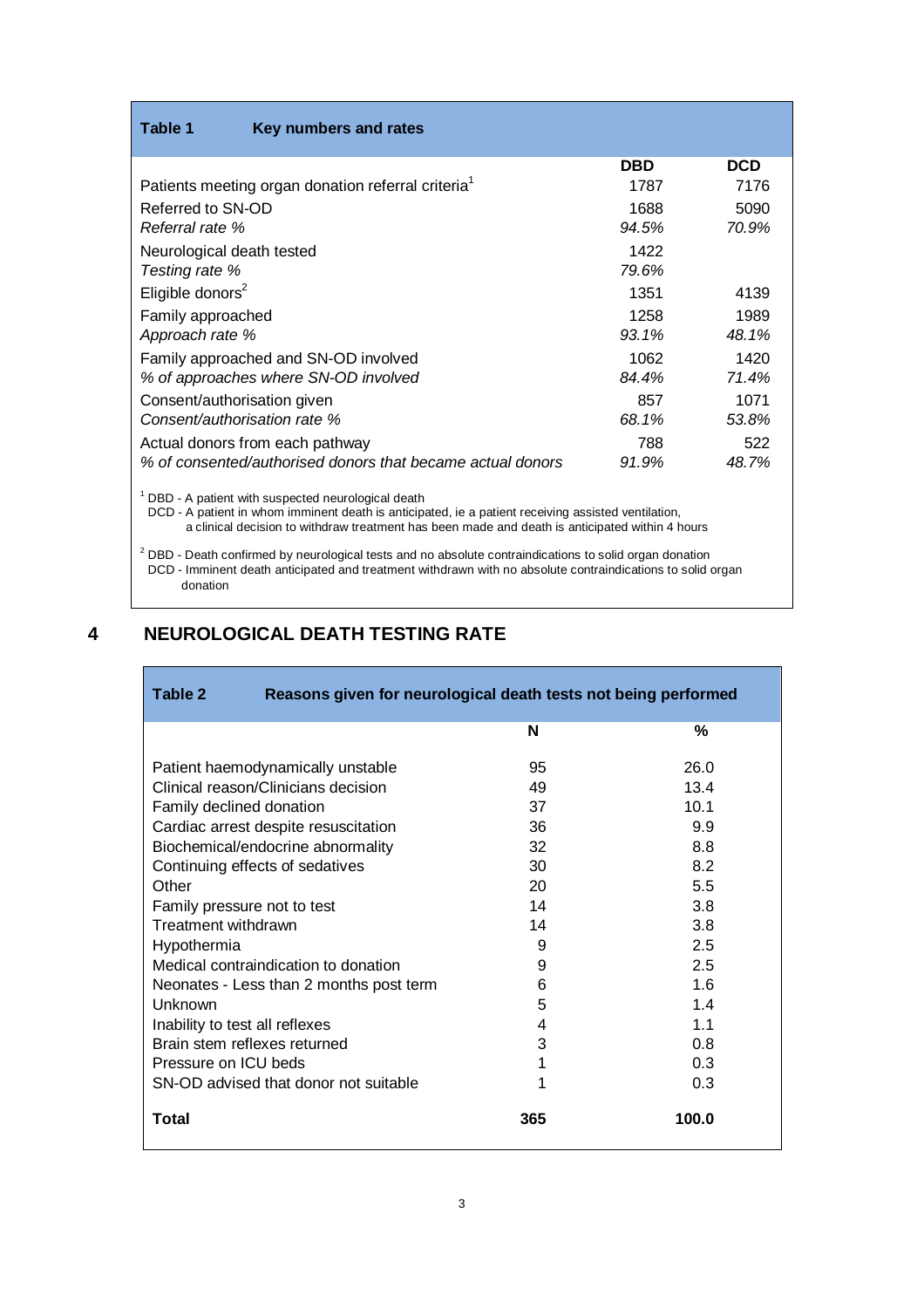The neurological death testing rate was 80% and is the percentage of patients for whom neurological death was suspected that were tested. To be defined as neurological death suspected, the patients were indicated to have met the following four criteria - apnoea, coma from known aetiology and unresponsive, ventilated and fixed pupils. Neurological death tests were not performed in 365 patients (20%) for whom neurological death was suspected. The primary reason given for not testing is shown in **Table 2**.

For 95 (26%) patients not tested, the reason given was the patient was haemodynamically unstable. Of these, 87 (92%) had their blood pressure supported by fluid and/or inotropes. There was a clinical reason or it was the clincian's decision not to perform tests for 49 (13%) patients.

## **5 REFERRAL RATE**

A patient who meets the four criteria for neurological death tests or for whom imminent death is anticipated, i.e. receiving assisted ventilation, a clinical decision to withdraw treatment has been made and death is anticipated within four hours, should be referred to a Specialist Nurse - Organ Donation (SN-OD). The DBD referral rate was 94% and the DCD referral rate was 71%. **Table 3** shows the reasons given why such patients were not referred. One patient can meet the referral criteria for both DBD and DCD and therefore some patients may be counted in both columns.

Of the patients who met the referral criteria and were not referred, the reason given for 28% of DBD and 31% of DCD was that the patient was not identified as a potential donor or organ donation was not considered. The reason given for 29% of DCD was medical contraindications.

| Reasons given why patient not referred<br>Table 3                    |    |            |       |            |
|----------------------------------------------------------------------|----|------------|-------|------------|
|                                                                      |    | <b>DBD</b> |       | <b>DCD</b> |
|                                                                      | N  | %          | N     | %          |
| Not identified as a potential donor/organ donation not<br>considered | 28 | 28.3       | 646   | 31.0       |
| Other                                                                | 23 | 23.2       | 191   | 9.2        |
| Family declined donation prior to neurological testing               | 12 | 12.1       | 9     | 0.4        |
| Neurological death not confirmed                                     | 12 | 121        | 1     | 0.0        |
| Family declined donation after neurological testing                  | 6  | 6.1        |       |            |
| Thought to be medically unsuitable                                   | 6  | 61         | 497   | 23.8       |
| Family declined donation following decision to withdraw<br>treatment | 5  | 5.1        | 85    | 4.1        |
| Medical contraindications                                            | 4  | 4.0        | 605   | 29.0       |
| Coroner/Procurator Fiscal Reason                                     | 1  | 1.0        | 4     | 0.2        |
| Reluctance to approach family                                        | 1  | 1.0        | 11    | 0.5        |
| Thought to be outside age criteria                                   | 1  | 1.0        | 18    | 0.9        |
| Pressure on ICU beds                                                 |    |            | 1     | 0.0        |
| Donation after circulatory death not supported by ICU                |    |            | 18    | 0.9        |
| Total                                                                | 99 | 100.0      | 2,086 | 100.0      |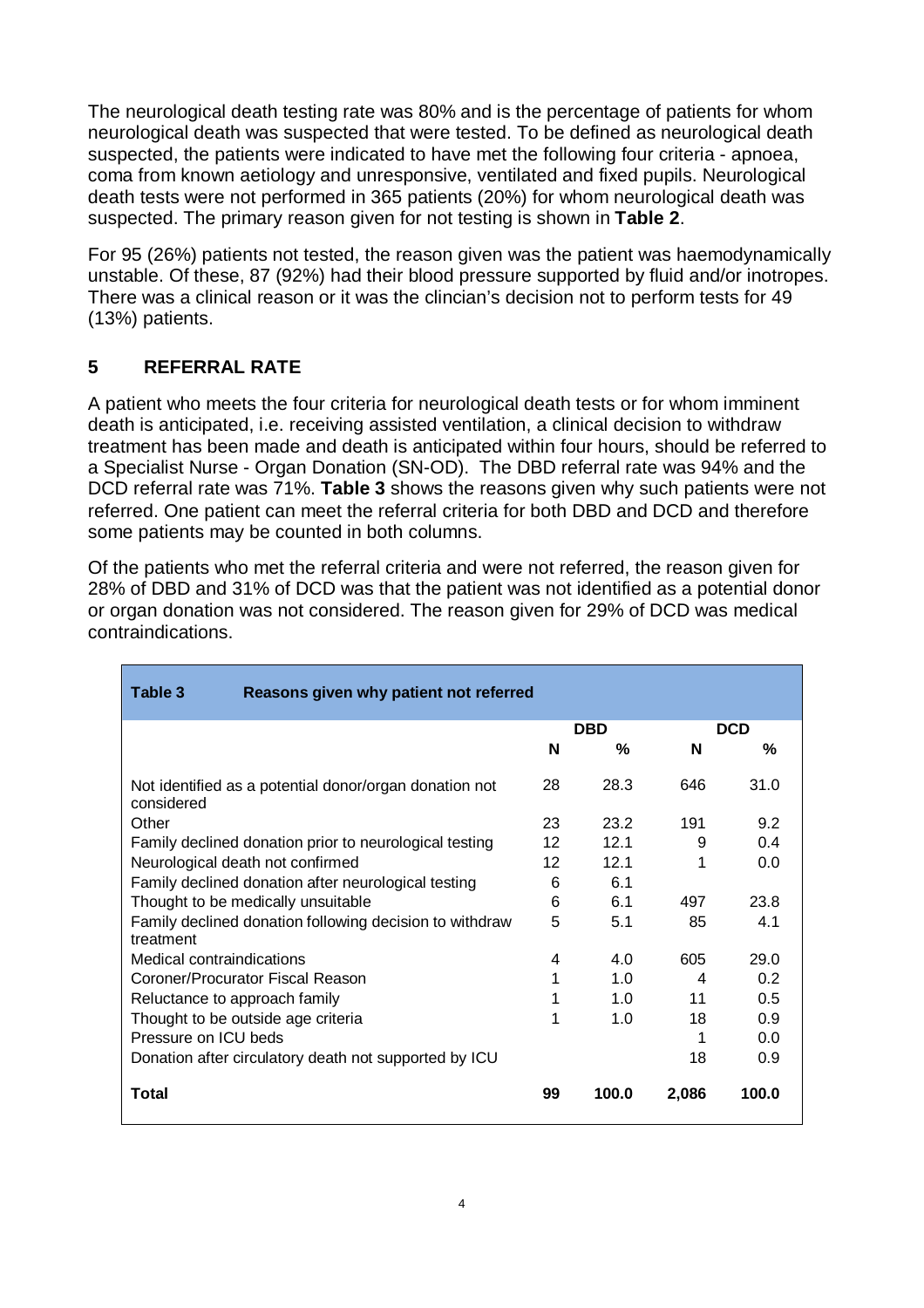## **6 APPROACH RATE**

Families of eligible donors were approached in 93% and 48% of DBD and DCD cases, respectively. The information in **Table 4** shows the reasons given why the family was not approached.

For eligible DBD, in 28% of cases the reason stated was that the Coroner or Procurator Fiscal refused permission, whereas this reason only accounted for 1% of DCD cases.

The families of 43% of eligible DCD were not approached because of the patient's general medical condition.

| Table 4<br>Reasons given why family not formally approached                                 |    |            |       |            |  |
|---------------------------------------------------------------------------------------------|----|------------|-------|------------|--|
|                                                                                             |    | <b>DBD</b> |       | <b>DCD</b> |  |
|                                                                                             | N  | %          | N     | %          |  |
| Coroner/Procurator Fiscal refused permission                                                | 26 | 28.0       | 27    | 1.3        |  |
| Family stated that they would not consent/authorise<br>before they were formally approached | 21 | 22.6       | 79    | 3.7        |  |
| Patient's general medical condition                                                         | 16 | 17.2       | 920   | 42.8       |  |
| Other                                                                                       | 10 | 10.8       | 277   | 12.9       |  |
| Family untraceable                                                                          | 9  | 9.7        | 34    | 1.6        |  |
| Other medical reason                                                                        | 5  | 5.4        | 203   | 9.4        |  |
| Not identified as a potential donor / organ donation not<br>considered                      | 4  | 4.3        | 554   | 25.8       |  |
| Family considered too upset to approach                                                     | 2  | 2.2        | 25    | 1.2        |  |
| Resource failure                                                                            |    |            | 5     | 0.2        |  |
| Pressure on ICU beds                                                                        |    |            | 8     | 0.4        |  |
| Patient outside age criteria                                                                |    |            | 18    | 0.8        |  |
| Total                                                                                       | 93 | 100.0      | 2,150 | 100.0      |  |

## **7 OVERALL CONSENT/AUTHORISATION RATE**

The consent/authorisation rate is based on eligible donors whose families were formally approached for consent to/authorisation for donation. The consent/authorisation rate is the proportion of these families who consented to/authorised solid organ donation.

During the financial year, the DBD consent/authorisation rate was 68% and the 95% confidence limits for this percentage are 66% - 71%. The DCD consent/authorisation rate was 54% and the 95% confidence limits for this percentage are 52% - 56%. The overall consent/authorisation rate was 59% and the 95% confidence limits for this percentage are 57% - 62%.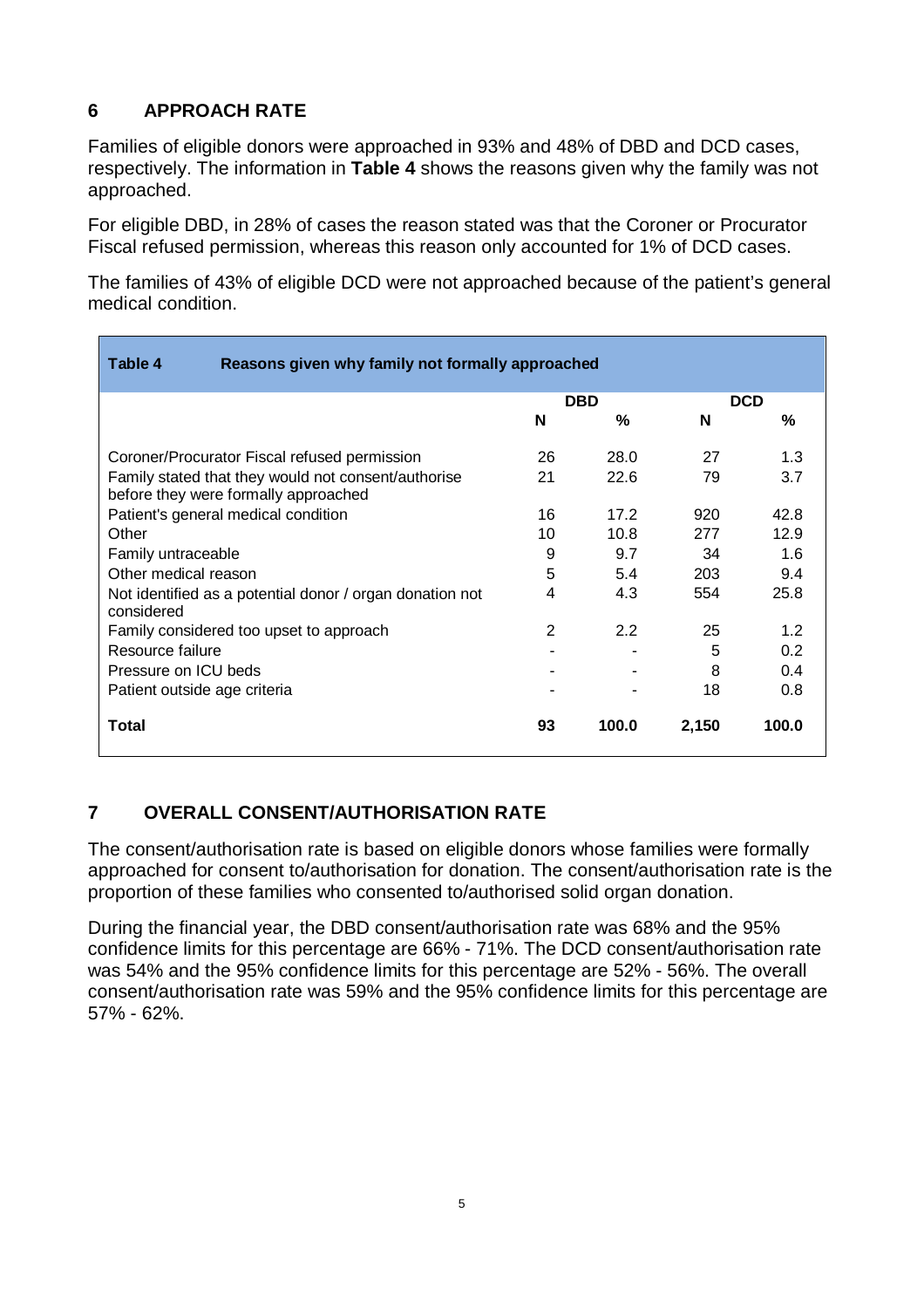When a patient is known to have expressed a wish to donate, for example they were registered on the Organ Donor Register (ODR), carried a donor card or expressed a wish to donate verbally or in writing and the patient's wish was known at the time of potential donation, the DBD consent/authorisation rate was 93% compared to 55% when a patient hadn't expressed a wish to donate or the patient's ODR status was not known at the time of potential donation. For DCD, the rates were 86% compared with 39%. Overall, these rates were 89% compared with 45%. In total during the financial year, 119 families overruled their loved one's known wish to be an organ donor.

When a SN-OD was involved in the approach to the family, the DBD consent/authorisation rate was 70% compared with 58% when the SN-OD was not involved. Similarly, for DCD the rate was 65% compared with 25% when the SN-OD was not involved. The overall rate was 67% compared with 34%.

The reasons why the family did not give consent/authorisation are shown in **Table 5**. The main reason that families of eligible DBD and DCD patients gave for no consent/authorisation was that the patient had stated in the past that they did not wish to be a donor (17%). For eligible DBD and DCD, 16% and 14% of families did not give consent/authorisation because they were not sure whether the patient would have agreed to donation. Furthermore, for eligible DCD, 15% of families did not give consent/authorisation because they felt the length of the donation process was too long.

| Table 5<br>Reasons given why family did not give consent/authorisation                        |     |               |                |            |
|-----------------------------------------------------------------------------------------------|-----|---------------|----------------|------------|
|                                                                                               |     | <b>DBD</b>    |                | <b>DCD</b> |
|                                                                                               | N   | $\frac{0}{0}$ | N              | %          |
| Patient had stated in the past that they did not wish to be a donor                           | 67  | 16.7          | 154            | 16.8       |
| Family were not sure whether the patient would have agreed to<br>donation                     | 64  | 16.0          | 125            | 13.6       |
| Family felt it was against their religious/cultural beliefs                                   | 42  | 10.5          | 24             | 2.6        |
| Family did not want surgery to the body                                                       | 41  | 10.2          | 78             | 8.5        |
| Family were divided over the decision                                                         | 32  | 8.0           | 47             | 5.1        |
| Strong refusal - probing not appropriate                                                      | 30  | 7.5           | 85             | 9.3        |
| Other                                                                                         | 22  | 5.5           | 84             | 9.2        |
| Family did not believe in donation                                                            | 21  | 5.2           | 32             | 3.5        |
| Family felt the body needs to be buried whole (unrelated to<br>religious or cultural reasons) | 21  | 5.2           | 24             | 2.6        |
| Family felt the length of time for donation process was too long                              | 20  | 5.0           | 135            | 14.7       |
| Family felt the patient had suffered enough                                                   | 19  | 4.7           | 85             | 9.3        |
| Family wanted to stay with the patient after death                                            | 6   | 1.5           | 10             | 1.1        |
| Family had difficulty understanding/accepting neurological testing                            | 6   | 1.5           | 1              | 0.1        |
| Family concerned that organs may not be transplanted                                          | 4   | 1.0           | 21             | 2.3        |
| Family concerned donation may delay the funeral                                               | 3   | 0.7           | $\overline{2}$ | 0.2        |
| Family concerned that other people may disapprove/be offended                                 | 1   | 0.2           | 4              | 0.4        |
| Patients treatment may be or has been limited to facilitate organ<br>donation                 | 1   | 0.2           | 3              | 0.3        |
| Families concerned about organ allocation                                                     | 1   | 0.2           | 3              | 0.3        |
| Refused virology testing although patient wished to donate                                    |     |               |                | 0.1        |
| <b>Total</b>                                                                                  | 401 | 100.0         | 918            | 100.0      |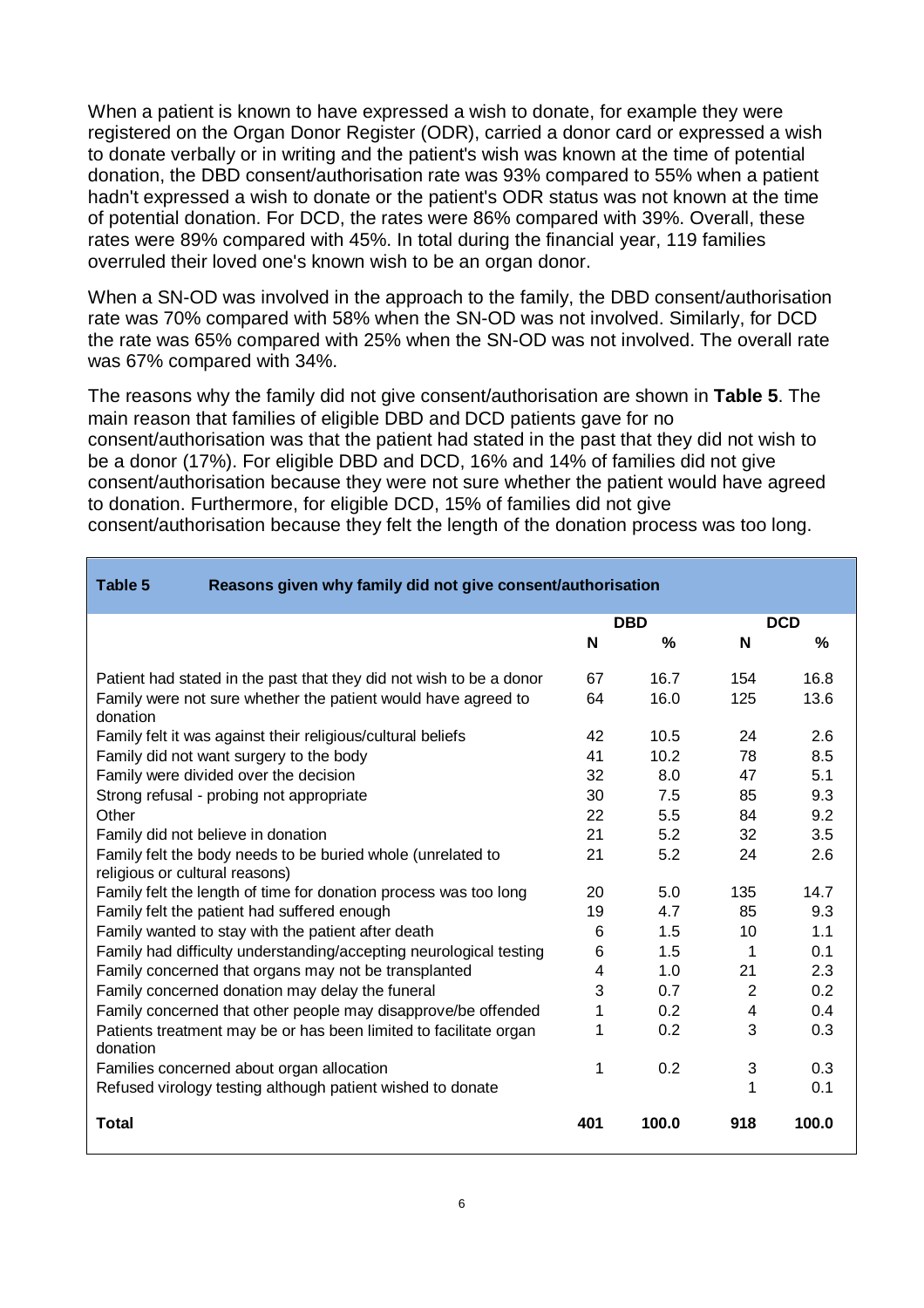## **8 MONTHLY VARIATION IN THE CONSENT/AUTHORISATION RATE**

Monthly consent/authorisation rates are shown in **Figure 3**. From this figure it is apparent that over the financial year there is no clear monthly pattern. The DBD consent/ authorisation rate was highest in March 2014 (75%) and lowest in June 2013 (60%), whereas the DCD consent/authorisation rate was highest in October 2013 (58%) and lowest in December 2013 (49%). The differences in the monthly consent/authorisation rates from 1 April 2013 to 31 March 2014 are not statistically significant for either DBD or DCD, p=0.6780 and p=0.8007, respectively.



**Figure 3 Month-to-month variation in consent/authorisation rate**

## **9 EFFECT OF DEMOGRAPHIC VARIABLES ON THE CONSENT/ AUTHORISATION RATE**

The consent/authorisation rate for the 649 male eligible DBD was 68% and the consent/authorisation rate for the 609 female eligible DBD was also 68%. For the 1182 male eligible DCD the consent/authorisation rate was 55% and for the 807 female eligible DCD was 52%. This difference is not statistically significant, p=0.0895.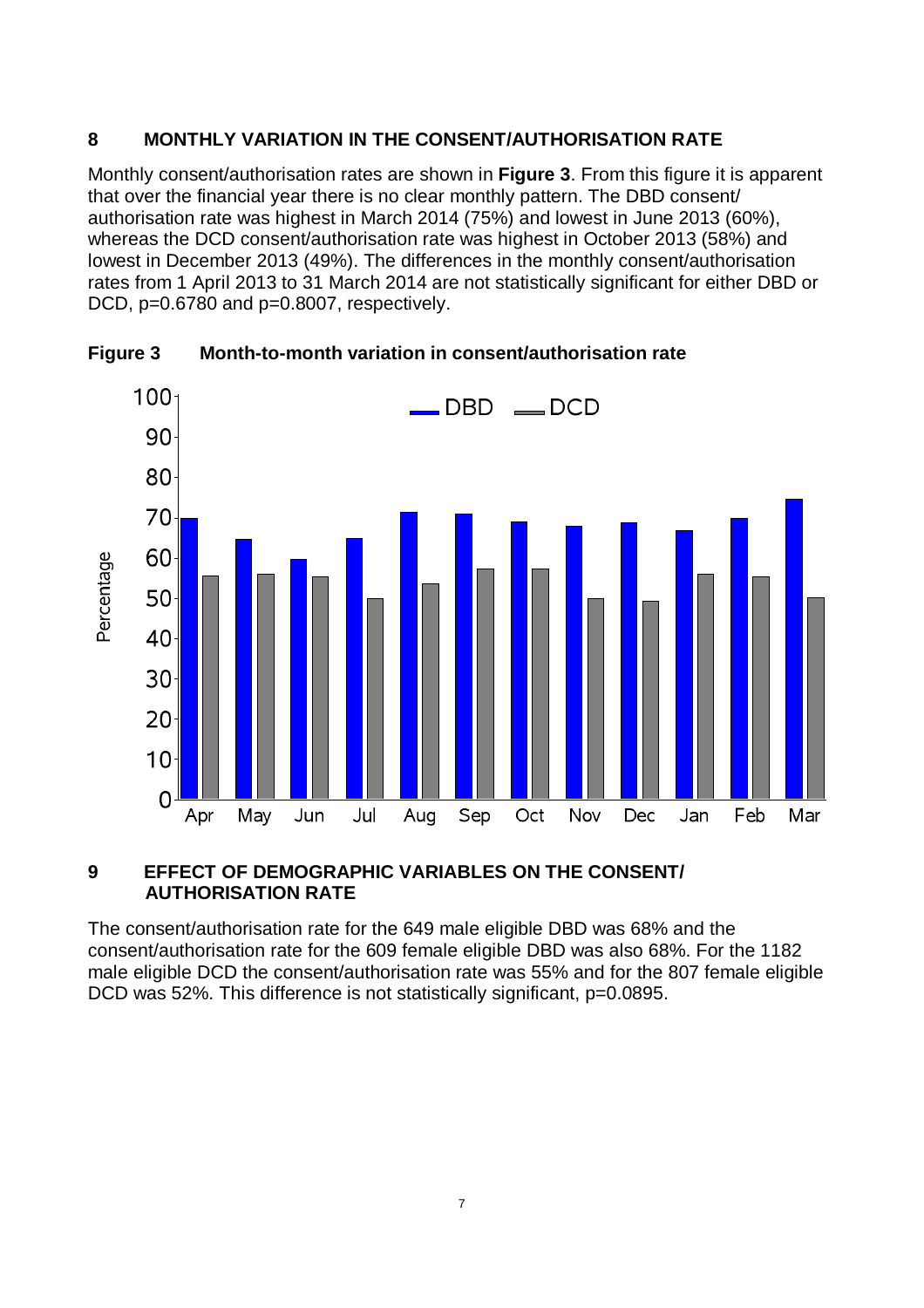Age is represented by a categorical variable with intervals 0-17, 18-24, 25-34, 35-49, 50- 59 and 60+ years. The consent/authorisation rates for the six age groups (for the 1,258 eligible DBD and 1,989 eligible DCD whose families were approached) are illustrated in **Figure 4**. The highest consent/authorisation rate for eligible DBD occurred in the 0-17 year age group (72%) and for eligible DCD in the 25-34 year age group (63%). The lowest consent/authorisation rate for eligible DBD was in the 35-49 year age group (65%). The lowest consent/authorisation rate for eligible DCD was in the 0-17 year age group (37%). The differences in consent/authorisation rate across the six age groups for DBD are not statistically significant (p=0.4809) and for DCD are statistically significant (p=0.0029).

Furthermore, when comparing only between adult and paediatric patients (<18 years), the differences in consent/authorisation rate for DBD are not statistically significant (p=0.4729) and for DCD are statistically significant (p=0.0030).



**Figure 4 Age variation in consent/authorisation rate**

To conduct a meaningful analysis on ethnicity, patients have been categorised as white or in an ethnic minority group and the rates are shown in **Figure 5**. For eligible DBD, the consent/authorisation rates (for the 1,236 eligible donors out of 1,258 for whom ethnicity was recorded) were 74% for white eligible donors and 38% for eligible donors from an ethnic minority group. The 95% confidence limits for DBD consent/authorisation rates are 71% - 76% for white eligible donors and 31% - 45% for eligible donors from an ethnic minority group.

For eligible DCD, the consent/authorisation rates (for the 1,900 eligible donors out of 1,989 for whom ethnicity was recorded) were 57% for white eligible DCD and 33% for eligible DCD from an ethnic minority group. The 95% confidence limits for DCD consent/ authorisation rates are 55% - 59% for white eligible donors and 26% - 41% for eligible donors from an ethnic minority group.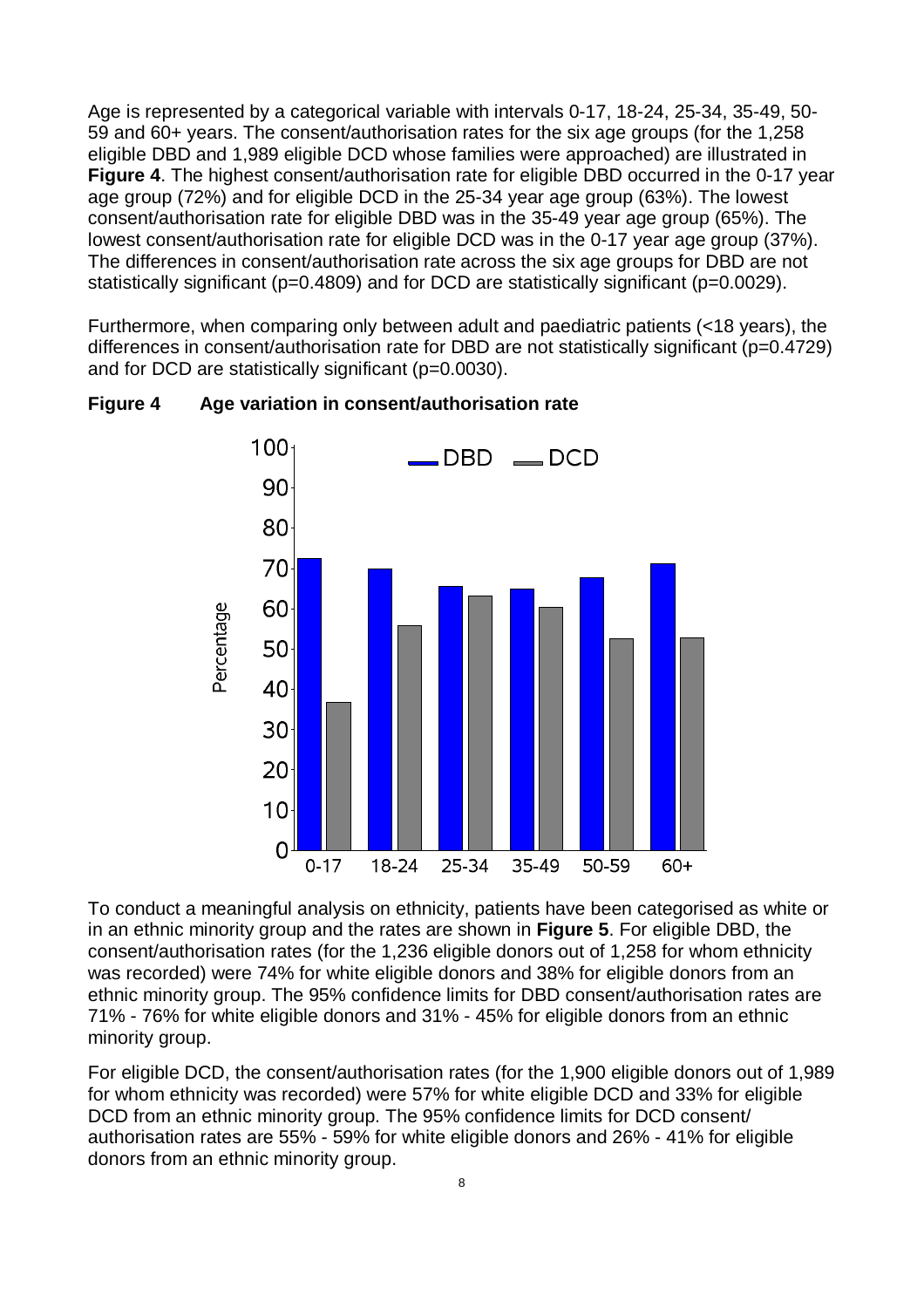The overall consent/authorisation rates (for the 3,136 eligible donors out of 3,247 for whom ethnicity was recorded) were 63% for white eligible donors and 36% for eligible donors from an ethnic minority group. The 95% confidence limits for overall consent/authorisation rates are 62% - 65% for white eligible donors and 31% - 41% for eligible donors from an ethnic minority group.

The difference between consent/authorisation rates for white eligible DBD donors and eligible DBD donors from an ethnic minority group is statistically significant, p<0.0001. The difference between consent/authorisation rates for white eligible DCD donors and eligible DCD donors from an ethnic minority group is also statistically significant, p<0.0001. The ethnicity effect remains highly significant after allowing for age, sex and month of death.



## **Figure 5 Ethnic group variation in consent/authorisation rate**

### **10 SOLID ORGAN DONATION**

Of the eligible donors whose family consented to/authorised donation, 92% of the eligible DBD and 49% of the eligible DCD went on to become actual solid organ donors. **Table 6** shows the reasons why consented/authorised eligible donors did not become actual solid organ donors.

For consented/authorised eligible DBD the main reason given for solid organ donation not proceeding was that the organs were deemed medically unsuitable by recipient centres (32%). This reason also accounted for 30% of consented/authorised DCD donors. The main reason given for consented/authorised eligible DCD not proceeding to donation was prolonged time to asystole (48%).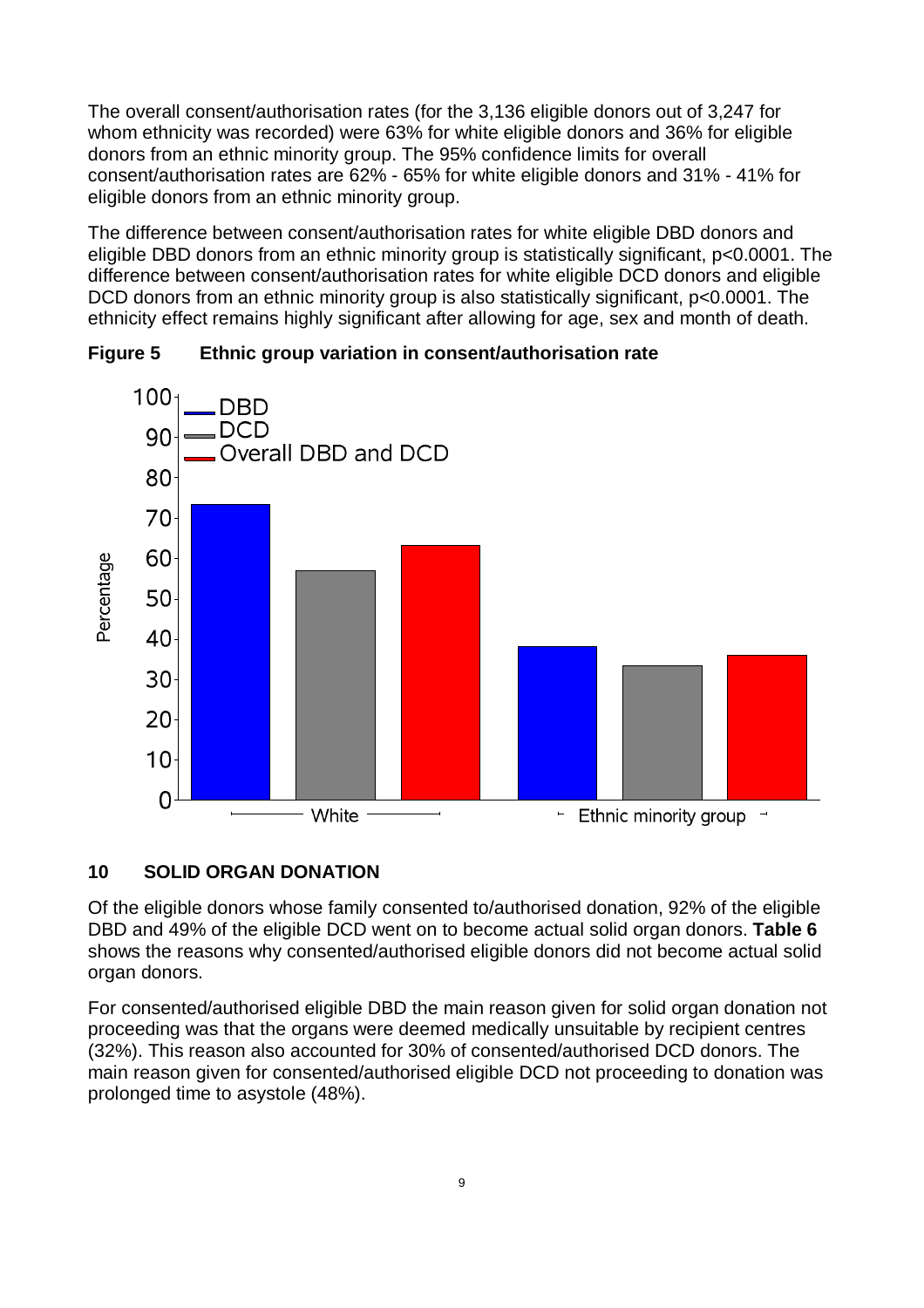| Table 6<br>Reasons why solid organ donation did not happen |    |               |     |            |
|------------------------------------------------------------|----|---------------|-----|------------|
|                                                            |    | <b>DBD</b>    |     | <b>DCD</b> |
|                                                            | N  | $\frac{0}{2}$ | N   | $\%$       |
| Organs deemed medically unsuitable by recipient centres    | 22 | 31.9          | 165 | 30.1       |
| Coroner/ Procurator Fiscal refusal                         | 11 | 15.9          | 21  | 3.8        |
| Organs deemed medically unsuitable on surgical inspection  | 9  | 13.0          | 14  | 2.6        |
| Cardiac arrest                                             | 8  | 11.6          | 5   | 0.9        |
| Other                                                      | 7  | 10.1          | 20  | 3.6        |
| Family changed mind                                        | 6  | 8.7           | 27  | 4.9        |
| General instability                                        | 3  | 4.3           | 24  | 4.4        |
| Positive virology                                          | 3  | 4.3           | 10  | 1.8        |
| Prolonged time to asystole                                 |    |               | 261 | 47.5       |
| Logistic reasons                                           |    |               | 2   | 0.4        |
| Total                                                      | 69 | 100.0         | 549 | 100.0      |

### **11 SUMMARY**

In the year 1 April 2013 to 31 March 2014, there were 35,454 deaths audited for the PDA. Of these deaths, 1,787 and 7,176 patients met the referral criteria for DBD and/or DCD, respectively and 94% and 71% were referred to a SN-OD.

Of the 1,787 patients for whom neurological death was suspected, 80% were tested and there were 1,351 and 4,139 eligible DBD and DCD, respectively. Families of these eligible DBD and DCD were approached for consent to/authorisation for donation in 93% and 48% of cases, respectively.

Of the families approached, 68% and 54% consented to/authorised DBD and DCD donation. Of these, 92% and 49%, respectively, became actual solid organ donors. 119 families overruled their loved one's known wish to be an organ donor.

There was no statistically significant difference in the consent/authorisation rates for male and female patients for DBD or DCD. The difference in the consent/authorisation rates across the different age groups was statistically significant for DCD, with paediatric patients (0 to 17 years) having a much lower consent/authorisation rate than the adult age groups. This was not statistically significant for DBD. There was a statistically significant difference in both the DBD and DCD consent/ authorisation rate between white patients and patients from an ethnic minority group and this effect remains after adjusting for patient age, sex and month of patient death.

### **Joanne Allen and William Hulme May 2014 NHS Blood and Transplant**